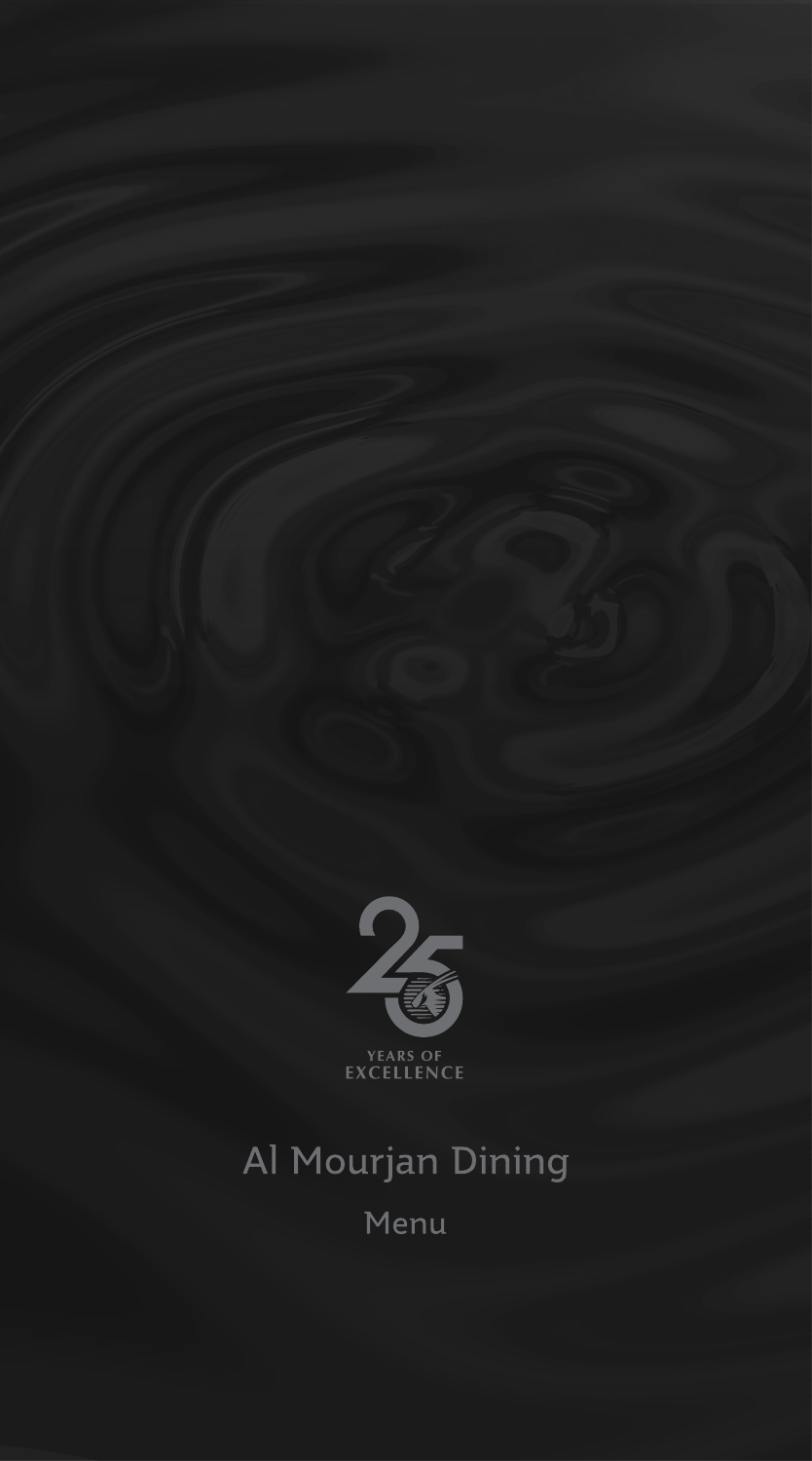Welcome to Al Mourjan Dining.

Whether your preference is à la carte or buffet dining, choose from an array of international cuisines paired with the finest selection of beverages.

\*Our made to order salad and sushi bar allows you to design your own masterpiece with the freshest garden greens, vegetables and proteins.

Satisfy your sweet craving by selecting one or more options from the dessert counter.

Enjoy!

\*Available from 11:00 – 04:00



PDD-AMD/EN/04-2022/C4-V2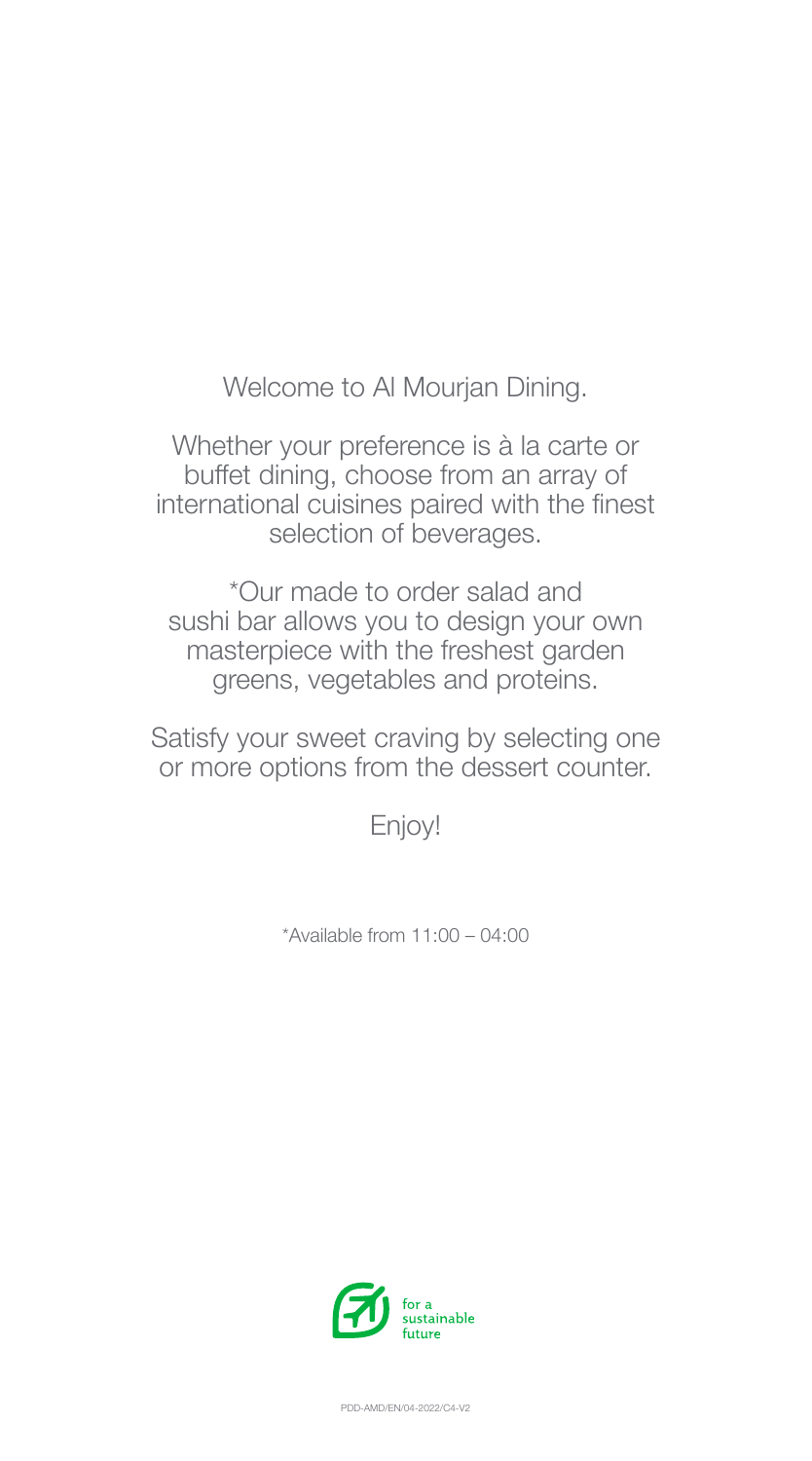# À La Carte

## **Breakfast**

Served from 05:00 – 10:30

## **Mains**

**Scrambled eggs** garlic and thyme potato wedges

## **Omelette**

made to order, plain or vegetable, cherry tomato and parsley

## **Fried egg**

made to order, accompanied with tomato gratin

## **Eggs Benedict**

turkey ham, Hollandaise sauce, grilled asparagus

## **Eggs royale**

smoked salmon, Hollandaise sauce, grilled asparagus

# Lunch & Dinner

Served from 11:00 – 04:00

## **Mains**

## **Beef tenderloin steak with tarragon sauce**

fondant sweet potato, buttered edamame beans served with grilled asparagus

## **Pan grilled salmon with teriyaki sauce**

grilled baby leeks, grilled fennel, wild rice

## **Chicken kabsa accompanied with chunky tomato sauce** aromatic Arabic spices, rice

**Dal Tadka**  lentil, Indian spices, coconut tindli, zafrani pulao

## **Spaghetti aglio e olio**

garlic, olive oil, dried crusted chili, parmesan flakes

## **Spinach and tofu tortellini in rich tomato sauce**

Kenya beans, snow peas, baby carrot, purple cauliflower, portobello mushroom, oyster sauce

## **Harees**

boiled coarsely-ground wheat, mixed with lamb meat and seasoned

## **Tharid**

traditional Arabic dish made from pieces of bread in a vegetable and meat broth

## **Vegetable samosa**  fried pastry with a savory filling, potatoes, onions and peas served with chutney

#### **Selection of ice creams**

saffron, vanilla bean, double chocolate

- Э Ramadan special dish.
- Vegetarian dishes may contain dairy products.  $\mathbf{v}$
- **VEGAN** Vegan dishes are completely free of animal products.

Please be advised that some of our dishes may contain the following allergens: Gluten, milk, egg, peanut, tree nut, soy, sulphite, celery, mustard, sesame seeds, lupin fish. Kindly contact a member of our staff for more information.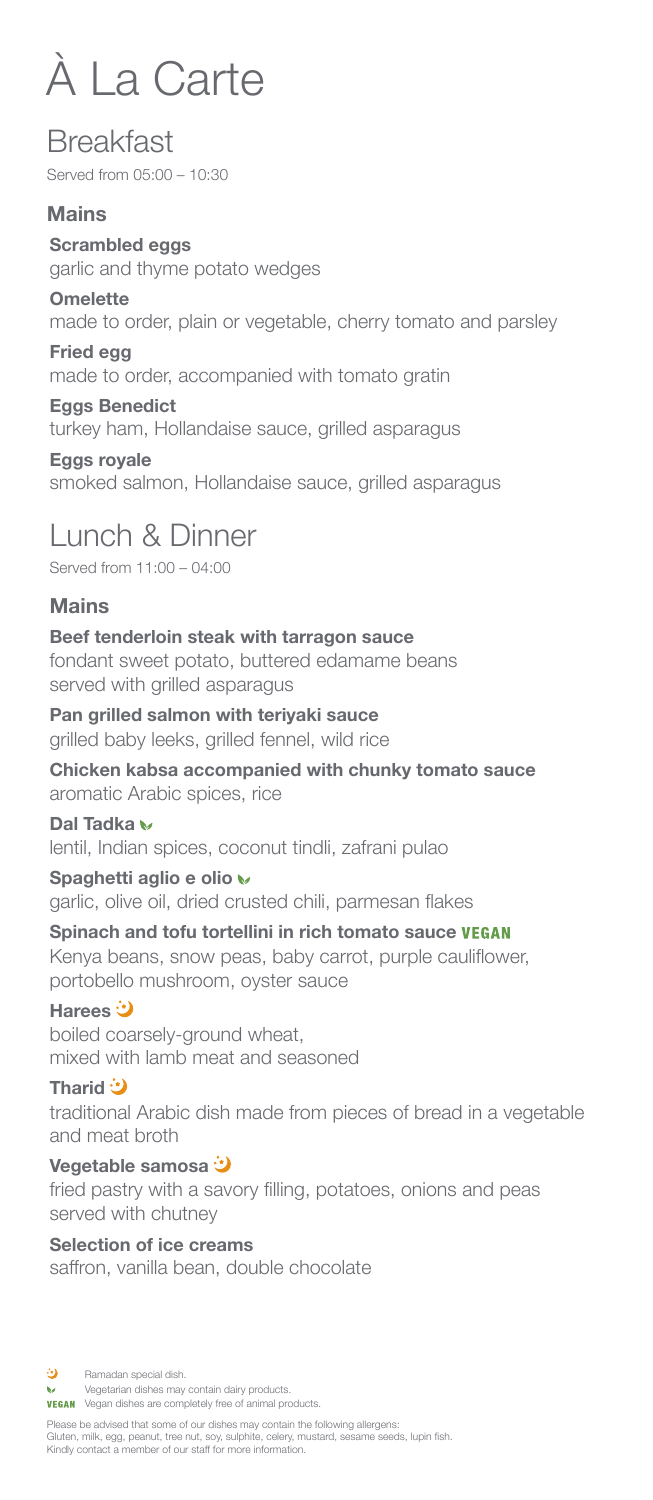# Beverage Menu Beverage Menu

# Non-alcoholic beverages

# Hot Beverages



#### English Breakfast

A strong British blend of black teas, dark in colour and rich in aroma. Perfect alone or with a dash of milk.

#### Earl Grey

A legendary grand classic, this fragrant black tea is richly infused with the finest bergamot.

#### Grand Jasmine

An outstanding China green tea blended with superior jasmine blossoms. The infusion is delicate and refined, and gives an enveloping floral aroma.

#### Lung Ching

Yielding a beautiful jade infusion, this green tea, otherwise known as "Dragon's Well", has a full, round flavour with a fresh aroma that delights the senses.

#### Chamomile

Soft and soothing, these rare chamomile flowers boast a rich honey aroma and yield a golden, theine-free cup.

#### **Premium Coffees**

- **Cappuccino**
- Americano
- Café latte
- Espresso
- Double espresso

Café mocha

- Espresso macchiato
- Flat white

#### **Decaffeinated**

*All coffees are available as regular and decaffeinated*

## **Hot chocolate**

*Hot beverage is served with your choice of milk full cream, half cream, skimmed or soya*

## Cold Beverages

#### **Fresh Juices**

**Orange Carrot** Lemon and mint Watermelon

Pineapple

**Smoothie** Choice of the day

### **Soft Drinks**

Pepsi, Diet Pepsi **Sprite** 7 UP, Diet 7 UP Mirinda Orange Ginger Ale Tonic water Soda water

### **Luxury Non-Alcoholic Bubbly**

#### So Jennie

A delicious alcohol-free pale pink sparkling beverage solely made of the finest grapes.